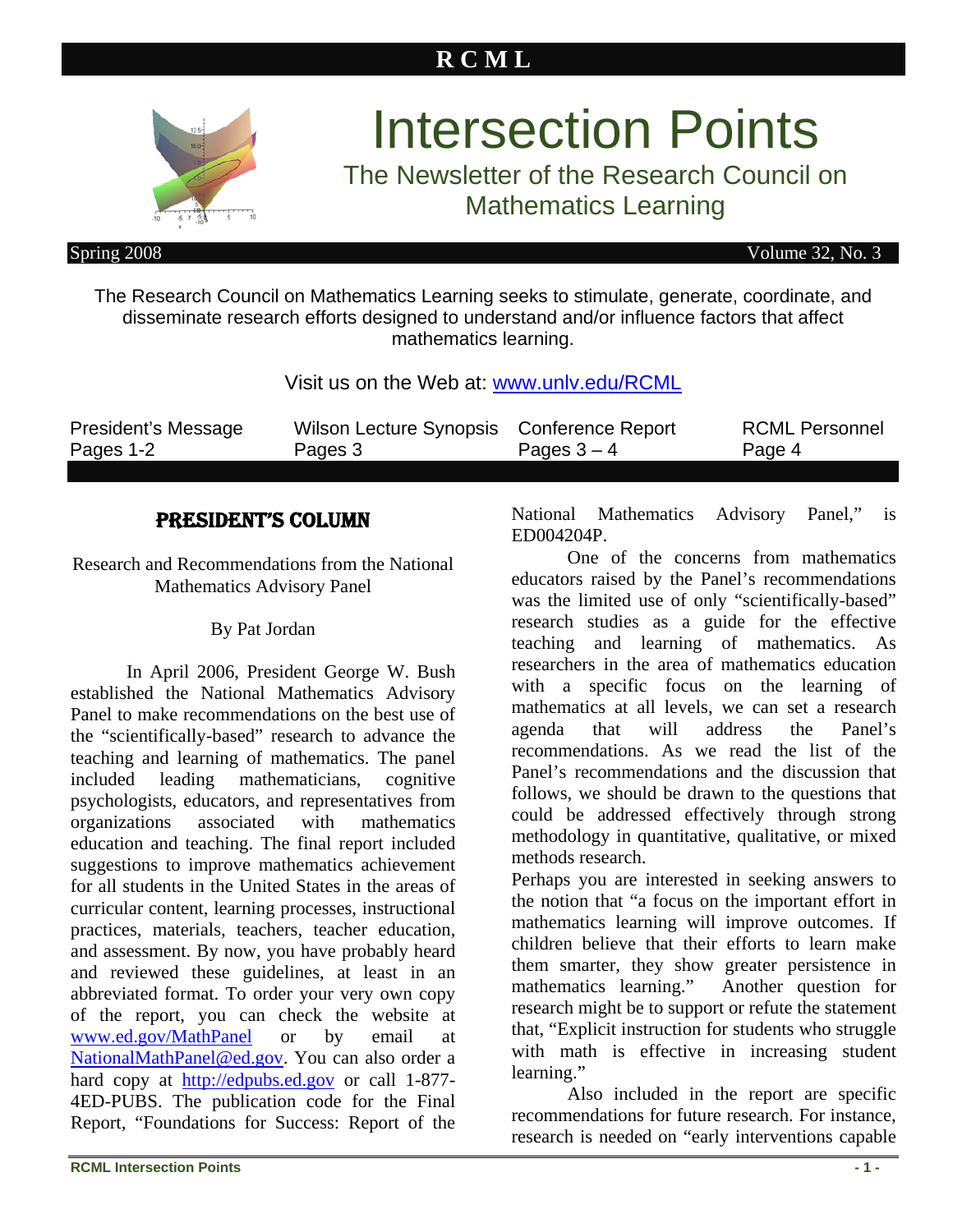of strengthening mathematical knowledge, evaluates their utility in pre-kindergarten and kindergarten settings, and examines long-term effects." Are you interested in researching how children can be taught effective strategies for estimating magnitudes of fractions and how this skill influences their understanding of rational expressions in algebra? In keeping with the mission of RCML, perhaps you seek answers to the problems that math anxiety cause students and seek successful interventions. Maybe your expertise lies in researching the influences that encourage and support African-American and Hispanic students in improving their mathematics understanding and focus on improving taskengagement and self-efficacy.

As we continue to search for cognitive mechanisms that contribute to learning disabilities and precocious learning in mathematics, perhaps

we may begin to understand the sources of individual differences in children's mathematical knowledge – whether it is within our preservice student at the university level or elementary and middle school students. Looking at long-range research goals, you might decide to focus on the identification of early predictors for success or

failure in algebra, and then work to develop interventions that support student success.

If your research has evolved around the specific mathematical knowledge and skills that are needed for effective teaching, then you might consider expanding your research to include the "relationships among teachers' knowledge, their instructional skill, and students' learning, and to identify the mathematical and pedagogical knowledge needed for teaching." As always, research is needed to "create a solid basis for mathematics preparation of elementary and middle school teachers within pre-service teacher education, early-career support, and ongoing professional development programs."

Although many of us have conducted and published research in several of the areas discussed above, the use of "scientifically-based" research has precluded studies in a more qualitative arena.

As you begin to think about the impact these recommendations may have on the face of mathematics education and school mathematics, I encourage you to think in terms of the research you can conduct and how you can add to the body of work upon which the Panel has made their recommendations. Whether we agree with these recommendations or not, I believe they will have an impact on the school mathematics programs across the nation, and, perhaps, even the teacher preparation programs at the collegiate level. Working across departments at the university level, incorporating both content and teacher education, as well as working within the

PreK-12 school settings, it is imperative that we make our presence known. We must work to assure that a variety of sound research

methodologies are represented throughout our research projects. We must make a difference in the ways students learn mathematics and ensure that both teachers and their students are prepared for success to "ensure our nation's future competitiveness and economic viability."

Our system of education was predicated on the need to ensure the preparation of a well-informed electorate including a strong sense of numeracy and quantitative literacy. Our research should make the difference in the mathematical education of all students.

**Make plans to be at Berry College located in beautiful Mount Berry Georgia for the 36th annual RCML conference March 5-7, 2009.** 



[www.berry.edu](http://www.berry.edu/)

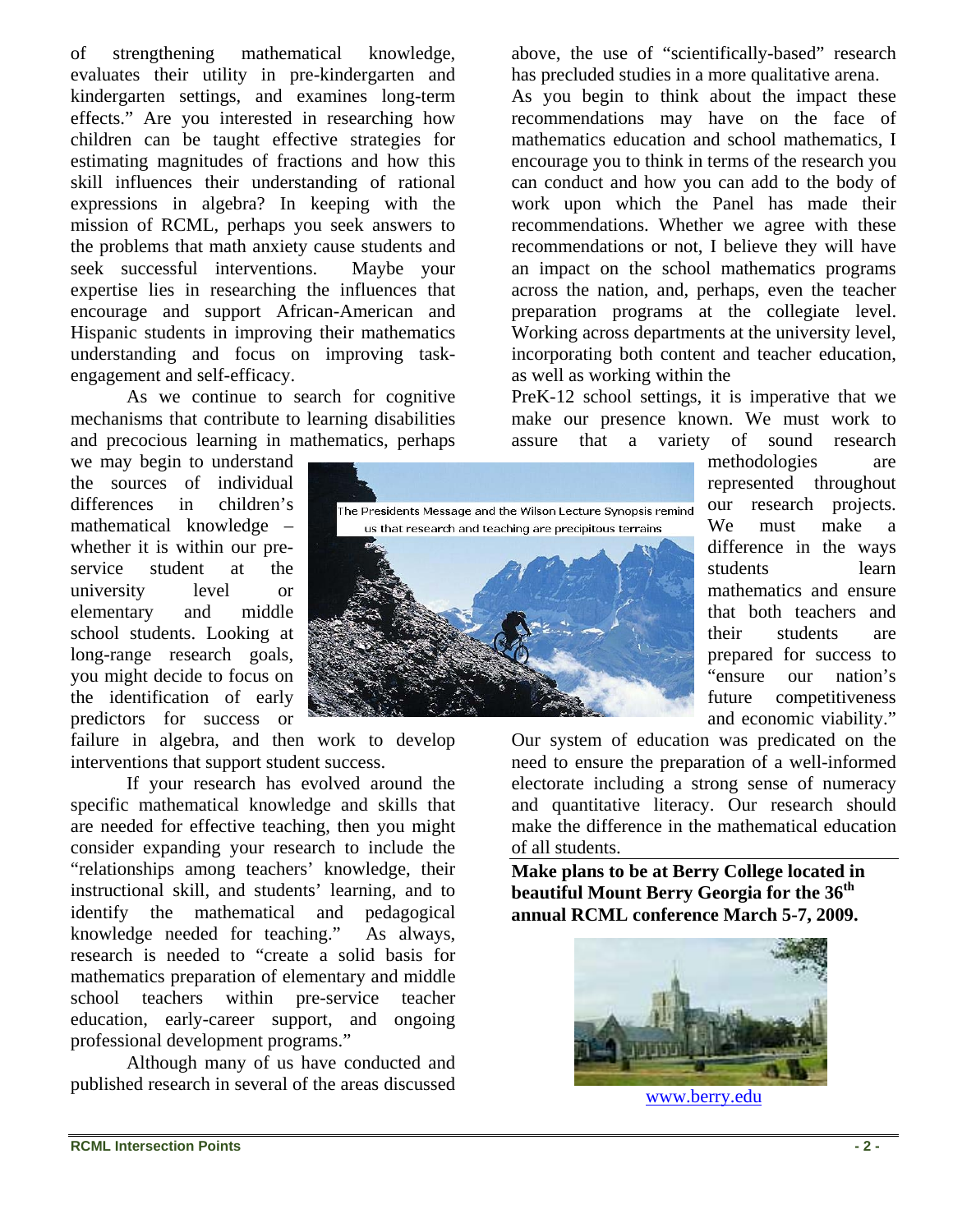## **Synopsis of 2008 Wilson Lecture**

By Keith Adolphson

This year's Wilson lecture, entitled "Four Things to Share," was presented by Alan Jones, an operations analyst with the Federal Aviation Administration (FAA) in Oklahoma City. His lively and engaging talk was peppered with a gentle, wry, folksy sense of humor as he led us on captivating journey. First, he described an example of the application of mathematics in determining a definition of "Precipitous Terrain" for the FAA. The definition is used to determine when and how airport approach directions for aircraft have to be adjusted due to the terrain features. This was followed by a description of his leisure time pursuit of successive summation equations for

 $\sum_{i=1}^{n} i^{k}$ . Next he focused on helping us recall what's

important in teaching. Including: (1) reminding us that if being in class is the most important thing for our students to be doing, teaching should be similarly important thing for us also, (2) that our students perceptions of our worthiness as teachers affect their learning, (3) that even though mathematics may be rich and exciting for us, on any given day, it may not be the most important thing happening in the lives of our students, and (4) summing up his views of teaching with "The most important concepts which we can impart to our students are the drive to achieve, a positive belief in one's self and the existence and goodness of a power greater than all. The rest will take care of itself." The talk was thought-provoking, entertaining, and sobering.

The PowerPoint slides and other materials presented in this years Wilson Lecture can be found on the RCML website:

<http://www.unlv.edu/RCML/wilson.html>

#### **RCML 2008 Conference Report Oklahoma City, March 6-8**  By Darlinda Cassel, David Boliver, Stacy Reeder, and Juliana Utley

The motto for Oklahoma weather is, "If you don't like the weather, just wait a day or so and it will change." The motto held true for the 2008 Oklahoma City RCML conference. The few days before the conference began, the temperature was sunny and 65 degrees. Friday morning of the

conference, a weather system came through dropping the temperature (30's) and bringing snow to areas south and east of OKC. This weather front prevented many members from Texas and Arkansas from attending. In spite of the Oklahoma weather, the conference was a huge success and met RCML's charter to stimulate, generate, coordinate, and disseminate research.

The conference began with a reception followed by Dr. Anne Reynolds' keynote talk entitled, *Meaningful Mathematics for All Students: The Place of Imagery*. Dr. Anne Reynolds is an associate professor of mathematics education at Kent State University. Also, Dr. Reynolds serves as RCML's President-Elect. Her experiences as an elementary, middle school, and high school mathematics teacher, principal, and working with students with disabilities gave us insight into the importance of imagery in children's sense making of mathematics.

The fifty-two regular sessions covering a wide variety of topics began on Friday morning. Friday's lunch was followed by the business meeting conducted by President Patricia Lamphere-Jordan. Sessions continued Friday afternoon with dinner on your own.

Saturday morning sessions were followed by lunch and speaker Alan Jones. Alan Jones has a M.N.S. in mathematics from University of Oklahoma and does "mathematics" for the FAA. His talk was inspiring. He encouraged us all to continue striving to provide worthwhile mathematical opportunities for our students.

Evaluations from the conference were very positive. Many participants enjoyed the opportunity to network with colleagues as well as visit with old friends. Some of the comments were, "Networking with colleagues and talking about common projects really helps my research focus." "Networking and getting a research focus from the daily grants." "Discussions at meals were ways to network, introduce doc students to RCML, and to catch up with old friends."

Evaluations about the overall conference were also very positive. "The conference was well organized." "The speakers were good." "The conference was not hectic." "The conference provided great sessions, good food, and good conversations."